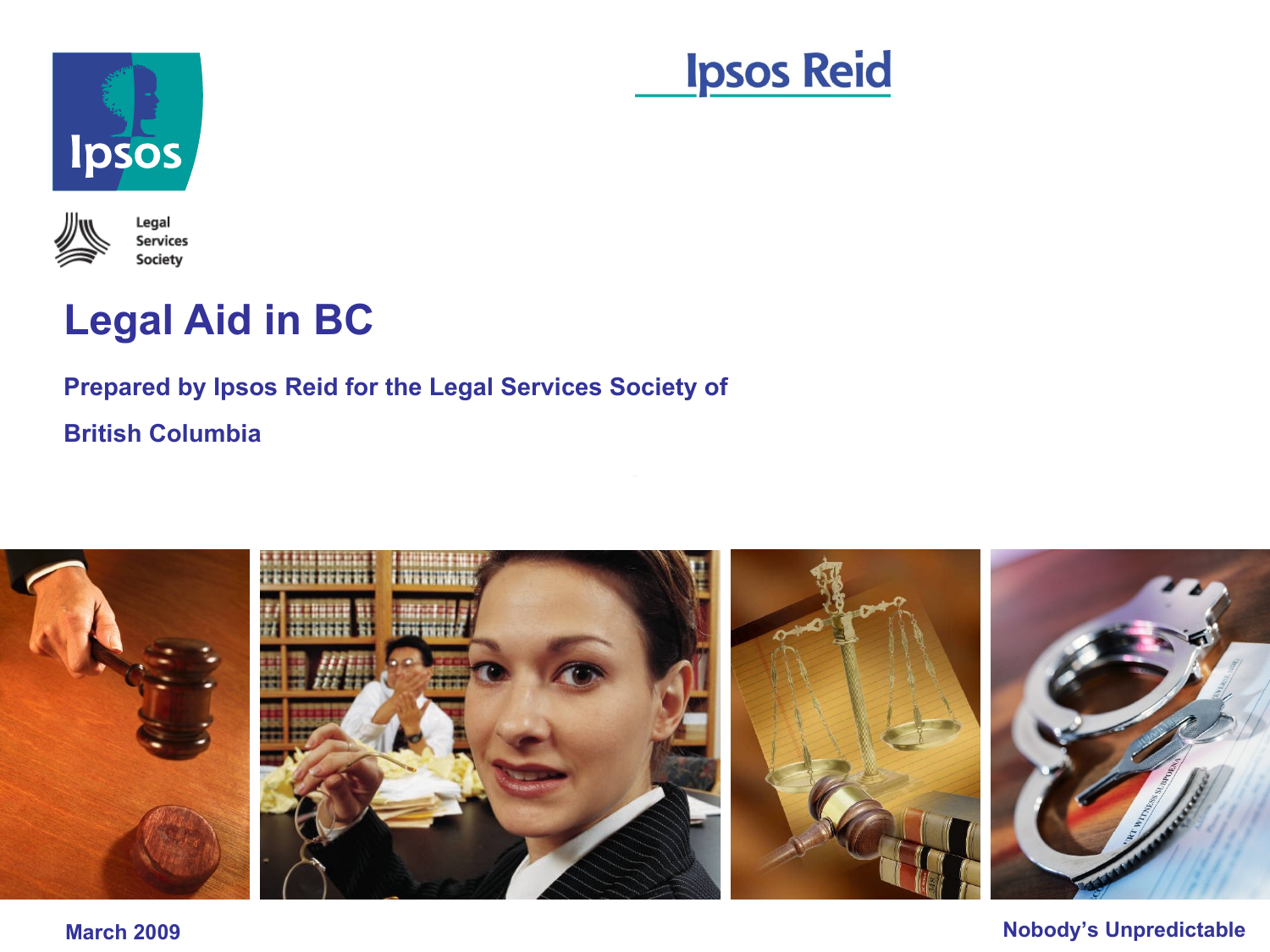

## **Methodology**

- A series of questions added to the BC Reid Express provincial omnibus survey for March, 2009.
- Fieldwork conducted March 10 to 15, 2009 by telephone.
- Survey results weighted to 2006 Census data by age and gender within region.
- Random digit dialling, random selection of respondents at the household level.
- Methodology used in the 2009 research is identical to that conducted in 2005, 2006 and 2008. Comparisons to the 2005, 2006 and 2008 results are provided.
- Respondents screened to exclude people who are, who live with, or who are closely related to a Legal Services Society employee or a lawyer who provides legal aid services. This resulted in a net of 753 respondents
- Margin of error ±3.6%, 19 times out of 20 on a base of 753 people.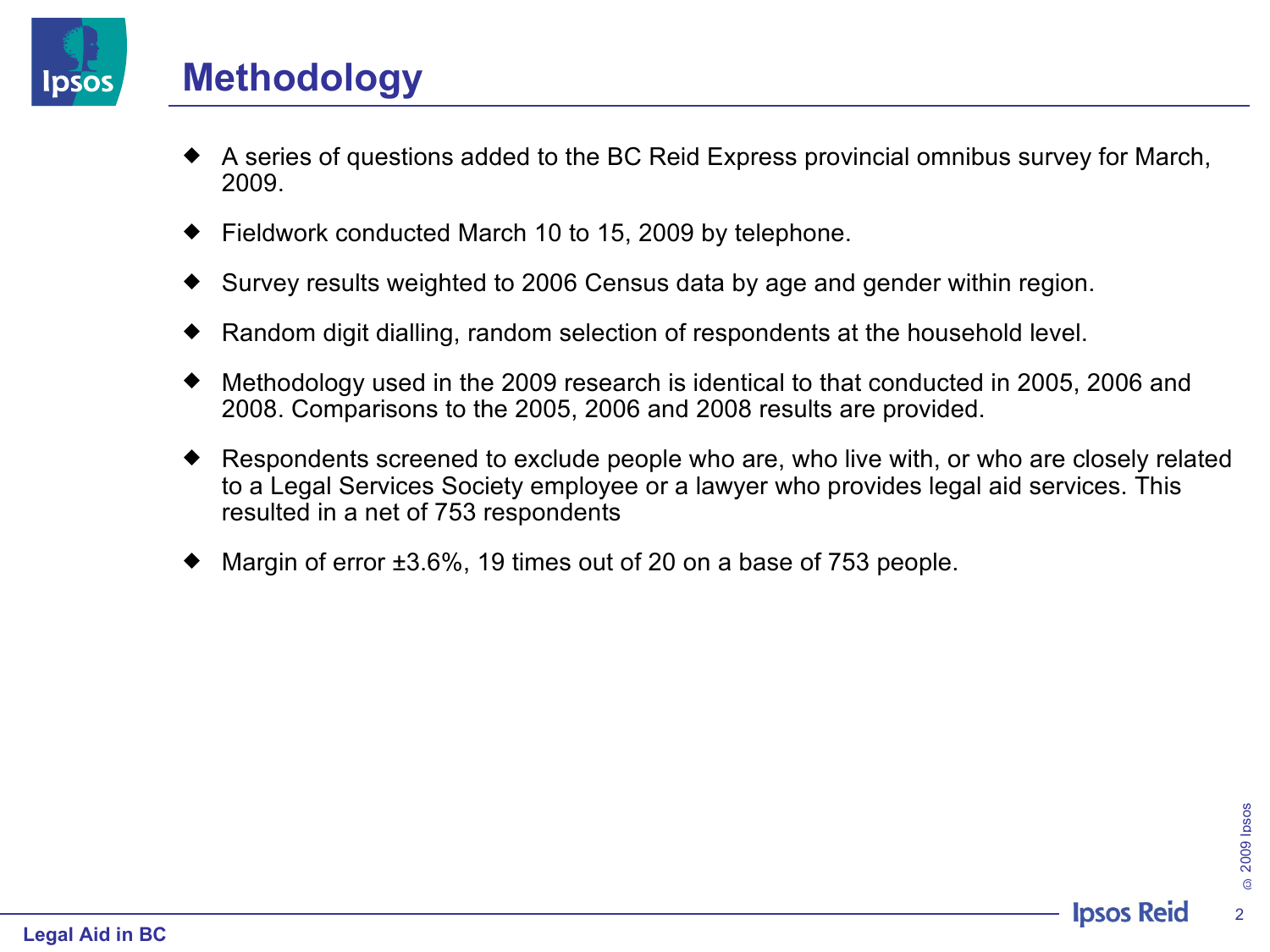# **Summary of Findings**

- A strong majority of British Columbians (86%) are aware that legal aid is available in BC for people with low incomes. Awareness of the availability of this service is significantly higher among those who earn more than \$80 thousand a year than among those who earn less than this amount.
- British Columbians are most aware of legal aid when it comes to criminal law matters. Ninein-ten (92%) say they know that it's available in criminal law cases. This is considerably higher than the awareness of legal aid for family law matters (77%), immigration/refugee matters (56%) and other civil law matters including poverty law (44%). Lower Mainland residents are more aware of the availability of legal aid than residents outside the Lower Mainland. Men are more aware of the availability of legal aid services for criminal law than women, who in turn are more aware of the availability of legal aid services for family law than men.
- When asked to rate the availability of legal aid in different cases, the majority perceive legal aid to be either readily or somewhat available in criminal law, family law, immigration/refugee law and other civil matters including poverty law. However, the most common responses in each case are in the "somewhat available" category. In other words, legal aid is available, but could be more available. Since 2008 there have been significant increases in the number of British Columbians who say that legal aid is not adequately available for immigration/refugee law (up 7 points) and other civil matters including poverty law (up 13 points). Men are significantly more likely than women to say that legal aid is readily available when it comes to criminal law and immigration/refugee law.

3

Ipsos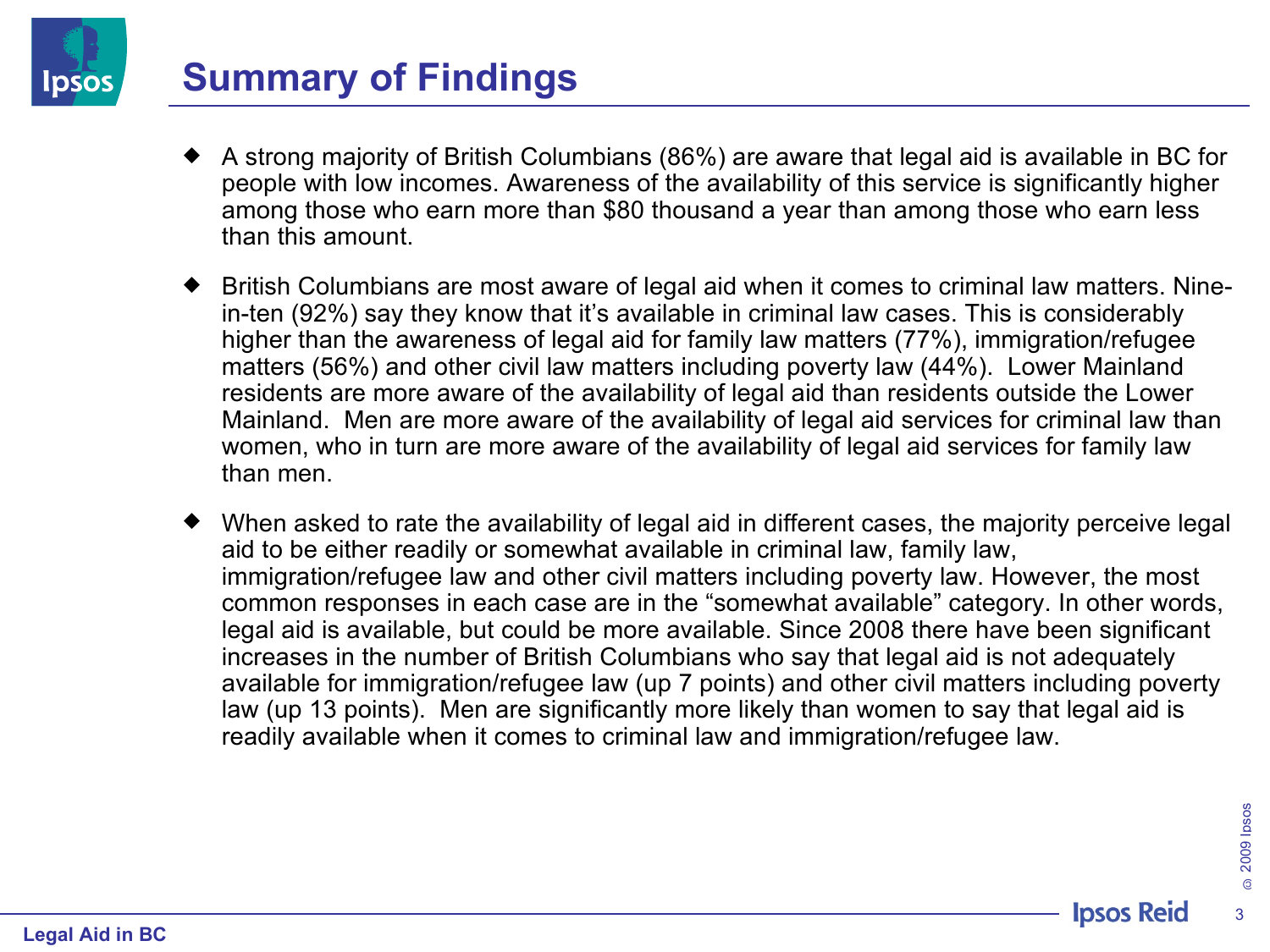# **Summary of Findings (cont.)**

- Support for legal aid services in BC remains very high. Ninety-four percent of British Columbians say that they support legal aid, with 61% saying they "strongly support" it. Since 2008, the number of Vancouver Island residents who say they "strongly support" legal aid has significantly increased (up15 points) while the number of Lower Mainland residents who say they "strongly support" legal aid has significantly decreased (down 7 points). Women are more likely to support legal aid services than men.
- British Columbians generally agree that legal aid for low income people is important in all types of cases. Ninety-six percent say it is very or somewhat important in family court, 94% say legal aid is important in criminal court, 93% say it's important for other civil/legal proceedings and 89% say it's important for immigration/refugee hearings. Women are significantly more likely than men to agree that legal aid is important in all types of cases with the exception of criminal court cases.
- Just over one-half of British Columbians (54%) say that they believe legal aid services are inadequately funded. This compares with 35% who say that they are either adequately funded or over-funded, while the remaining 11% say they don't know. Since 2008, there has been an increase in the number of Vancouver Island residents who say legal aid services are inadequately funded (up 7 points) and in those who say they don't know if they are adequately funded or not (up 5 points).
- There is a fundamental belief in BC that everyone should have the right to access the justice system. Only 3% of people disagree with this idea. Although the proportion who hold this belief has remained relatively unchanged over the 4 different years of this research, in the last year there has been a significant increase in the number of British Columbians who say they "strongly agree" that everyone should have the right to access the justice system (up 5 points).

**Ipsos**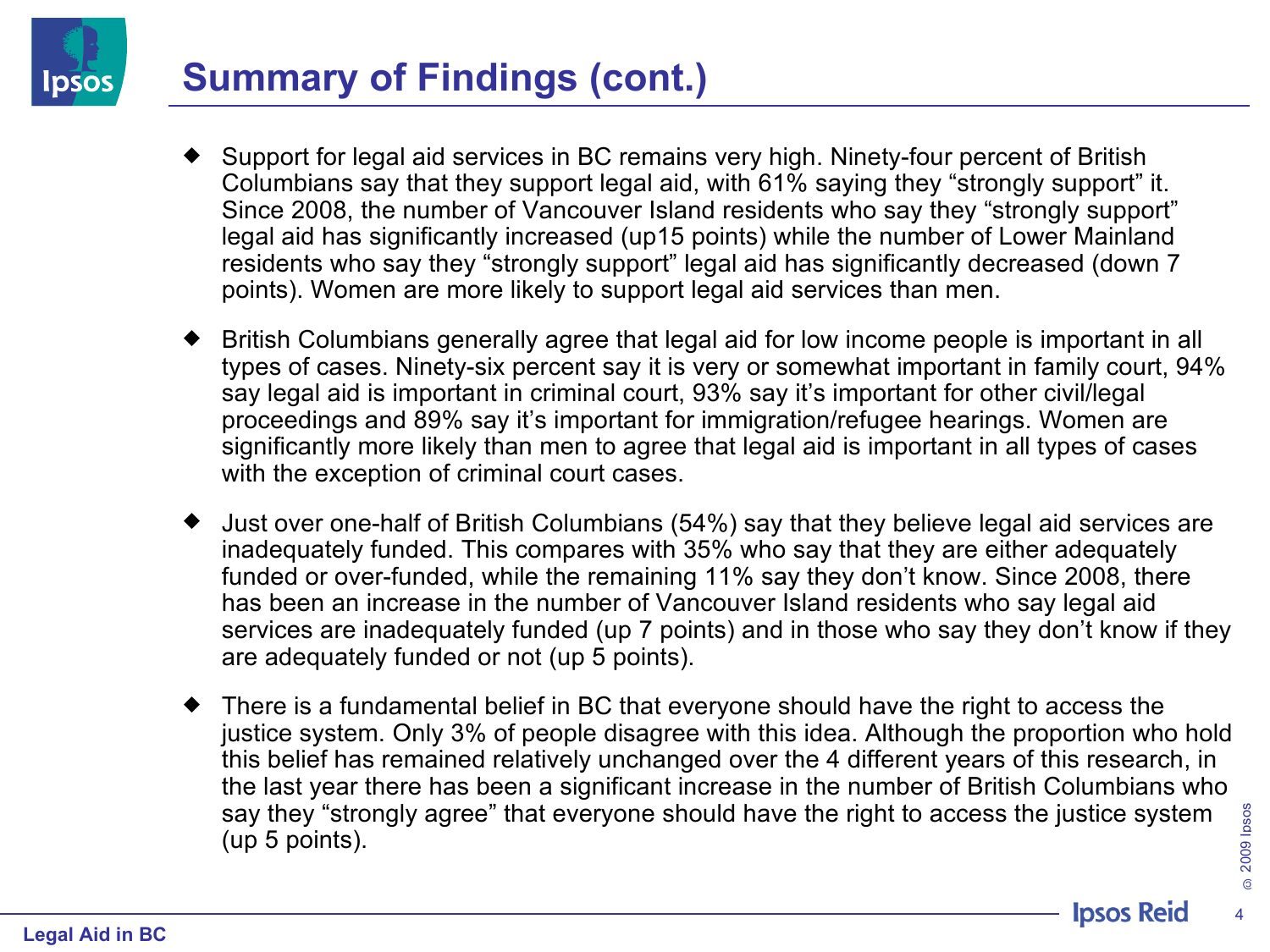

# **Summary of Findings (cont.)**

- There is somewhat less agreement with the idea that the government should give legal aid the same priority as they give funding for other social services such as health care, education, welfare and child protection. Still, a strong majority (79%) of British Columbians feel that legal aid should get the same funding priority as other social services. Significantly more British Columbians who earn less than \$40 thousand a year agree that legal aid should receive the same priority as funding for other social services than those who earn more than this amount.
- By far the most common source for hearing or getting information about legal aid is through stories in the media (43%). The next most popular sources are television ads (17%), community service agencies (14%) and radio ads (12%). Women are more likely than men to hear about legal services through community service agencies and libraries. Significantly more British Columbians who earn less than \$40 thousand a year hear about legal aid through community service agencies, courthouses, the phone book, libraries and other sources than those who earn more than this amount.
- When asked for ways in which legal aid services could be improved, the most common suggestion is for funding to be increased (22%), followed by providing improved accessibility (18%) and more advertising or promotion to increase public awareness (14%). Women are significantly more likely than men to say that legal services could be improved by having more lawyers available and British Columbians who earn more than \$80 thousand a year are significantly more likely to say they could be improved by having better guidelines as to who should qualify for legal aid.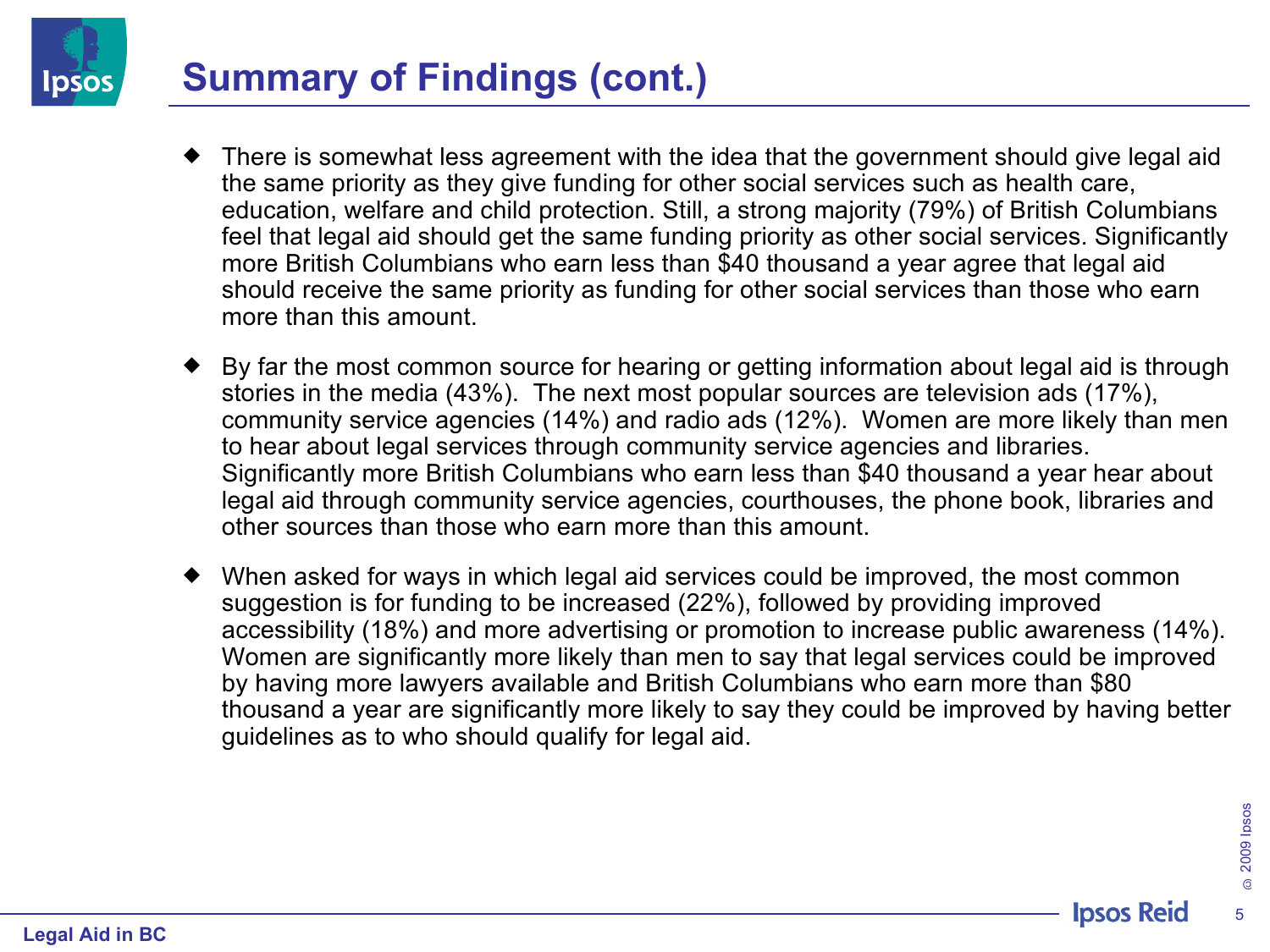

**Legal Aid in BC**

©2009 Ipsos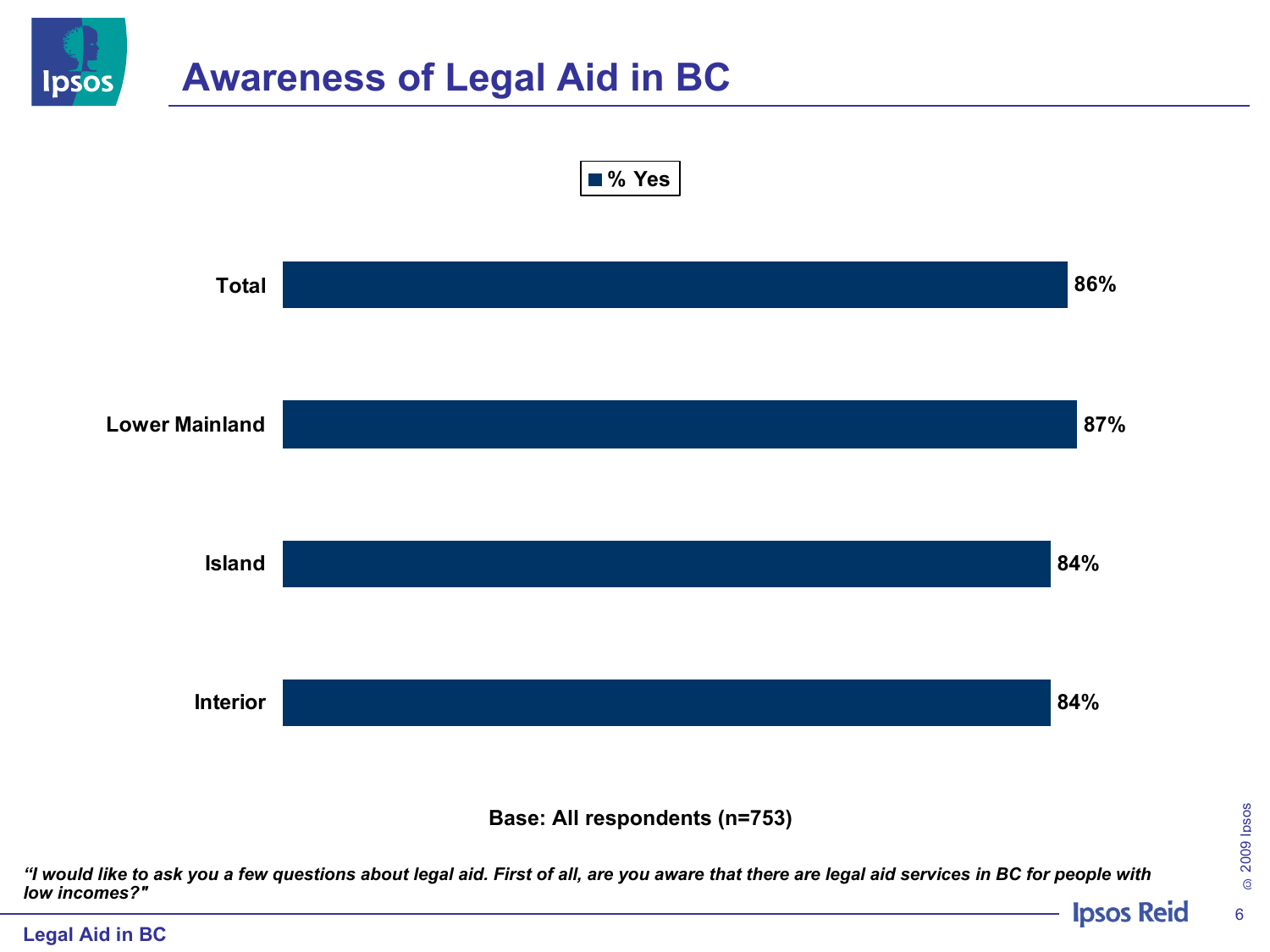

# **Awareness of Legal Aid in Different Types of Cases**





*"Did you know that legal aid services are available for people facing criminal law/family law/immigration/refugee/other civil law including poverty law matters?"***Ipsos Reid** 

©2009 Ipsos 7

### **Legal Aid in BC**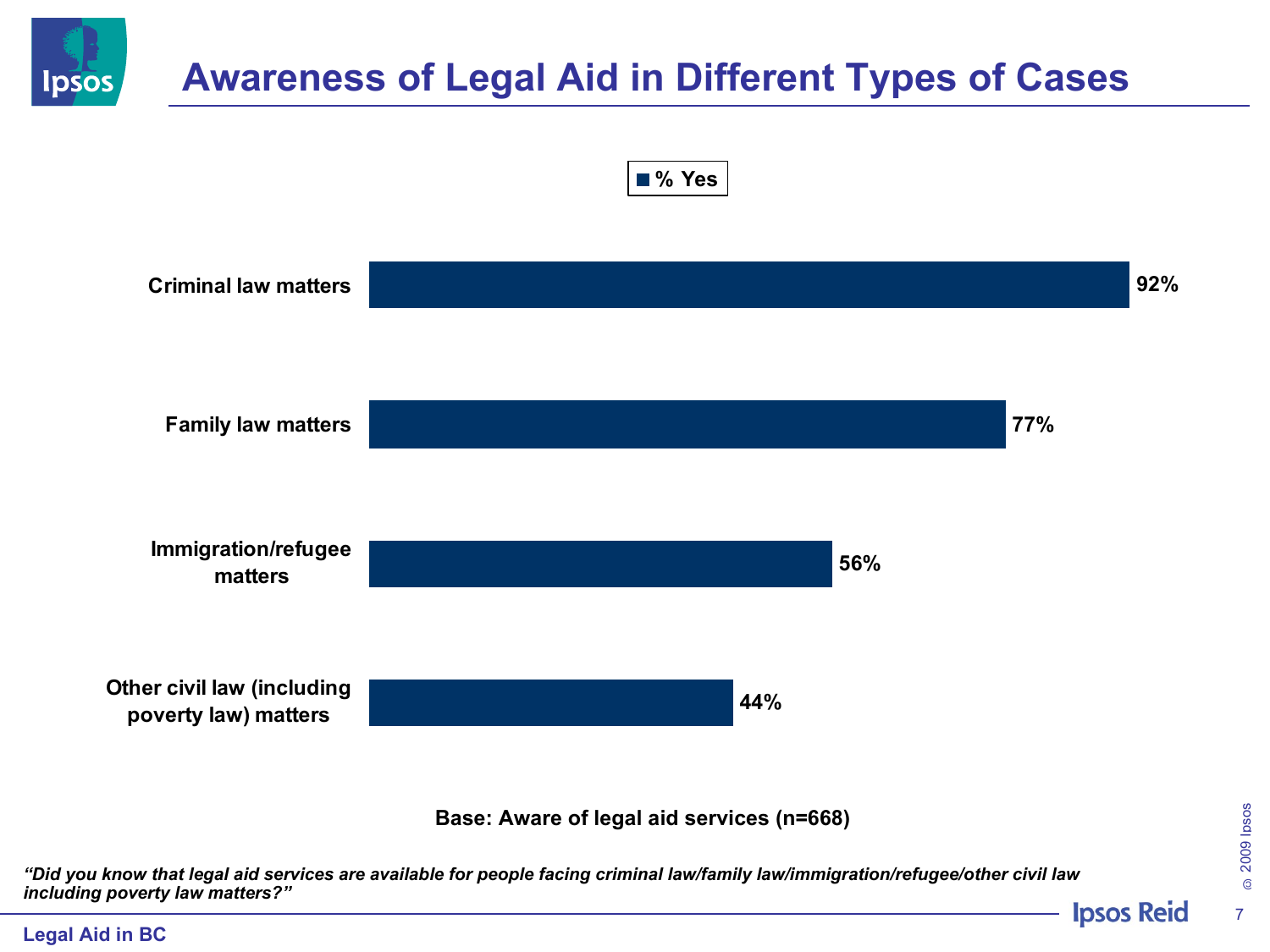# **Perceived Availability of Legal Aid**



*"Overall, for those who need it, would you say that legal aid in BC is readily available, somewhat available, or not adequately available when it comes to criminal law/family law/immigration/refugee/other civil law including poverty law?"*

**Legal Aid in BC**

**Ipsos**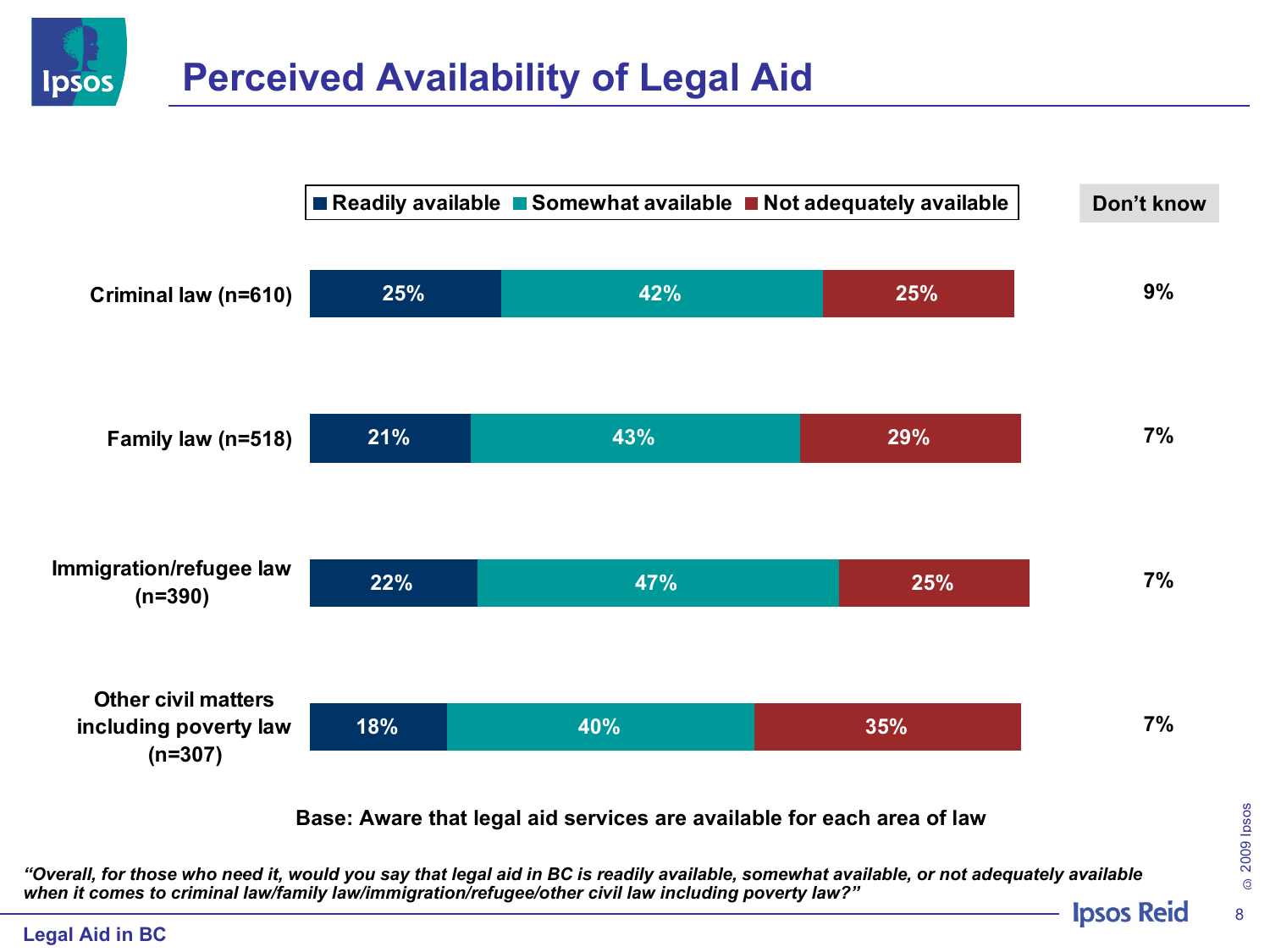

# **Support/Oppose Legal Aid Services**



**Base: All respondents (n=763 in 2005 / n=745 in 2006 / n=730 in 2008 / n=753 in 2009)**

*"As you may already know, legal aid services provide low income people with legal information, advice, and/or representation in court. This can include providing them with a self-help kit, giving them a few hours of legal advice, or paying a lawyer to represent them in court for serious family, criminal, or immigration/refugee problems. Knowing this, to what extent do you support or oppose legal aid services?"* 

# ©2009 Ipsos

9

#### **Legal Aid in BC**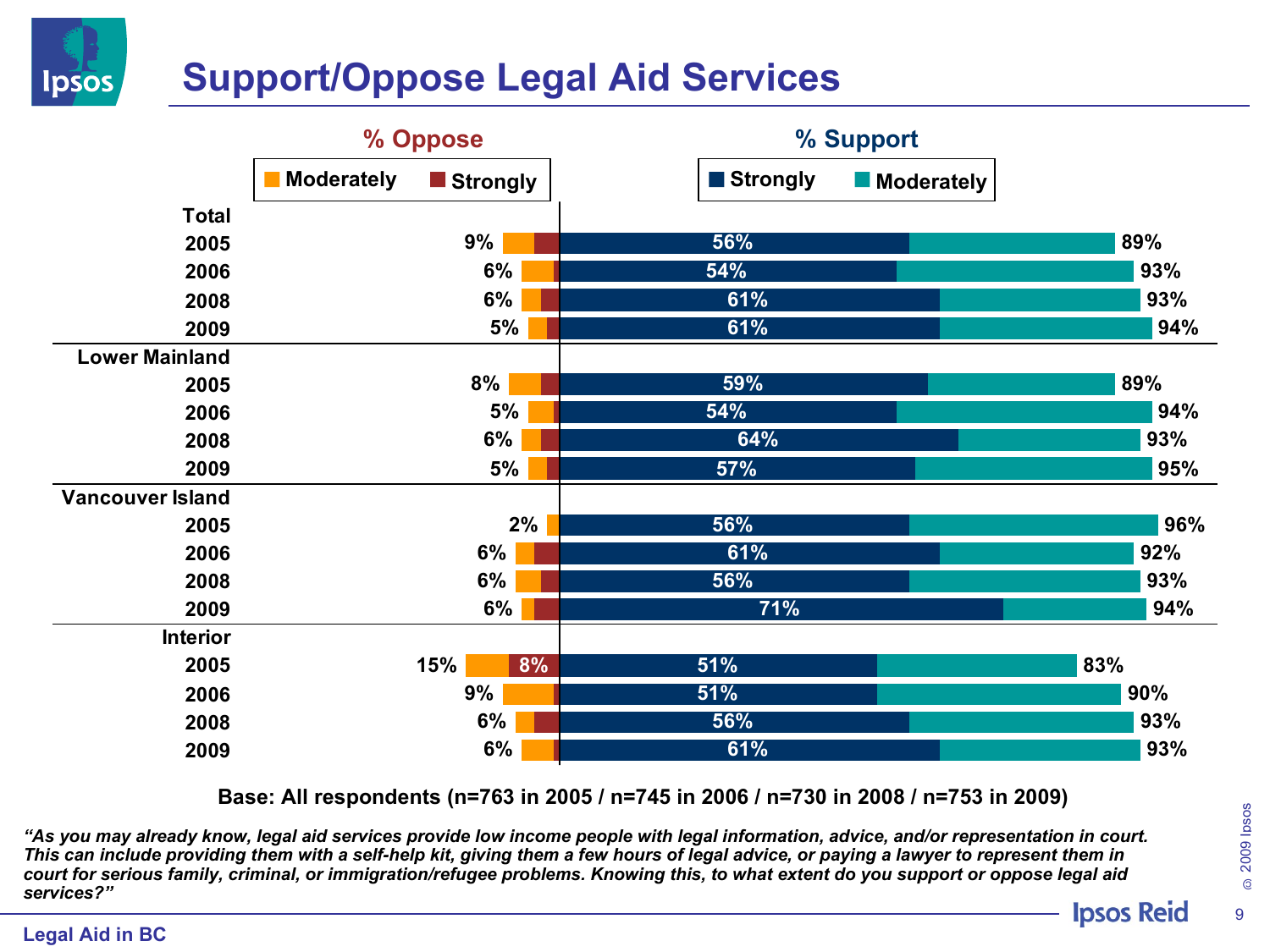

# **Importance of Fairness in the Justice System**

|                               | % Not Important        | % Important               |     |
|-------------------------------|------------------------|---------------------------|-----|
|                               | Not very<br>Not at all | <b>■ Very</b><br>Somewhat |     |
| <b>Family court</b>           |                        |                           |     |
| 2005                          | 5%                     | 73%                       | 94% |
| 2006                          | 4%                     | 71%                       | 95% |
| 2008                          | 4%                     | 77%                       | 96% |
| 2009                          | 3%                     | 76%                       | 96% |
| Other civil legal proceedings |                        |                           |     |
| 2005                          | 8%                     | 54%                       | 91% |
| 2006                          | 8%                     | 54%                       | 91% |
| 2008                          | 6%                     | 58%                       | 93% |
| 2009                          | 7%                     | 61%                       | 93% |
| <b>Criminal court</b>         |                        |                           |     |
| 2005                          | 7%                     | 59%                       | 91% |
| 2006                          | 6%                     | 61%                       | 93% |
| 2008                          | 5%                     | 69%                       | 94% |
| 2009                          | 5%                     | 69%                       | 94% |
| Immigration/refugee hearings  |                        |                           |     |
| 2005                          | 15%<br>7%              | 46%                       | 83% |
| 2006                          | 10%                    | 53%                       | 89% |
| 2008                          | 7%<br>14%              | 59%                       | 85% |
| 2009                          | 11%                    | 54%                       | 89% |

**Base: All respondents (n=763 in 2005 / n=745 in 2006 / n=730 in 2008 / n=753 in 2009)**

*"In your opinion, how important is it to fairness in the justice system for BC to provide low income people with legal aid in …?"* 

**Legal Aid in BC**

©2009 Ipsos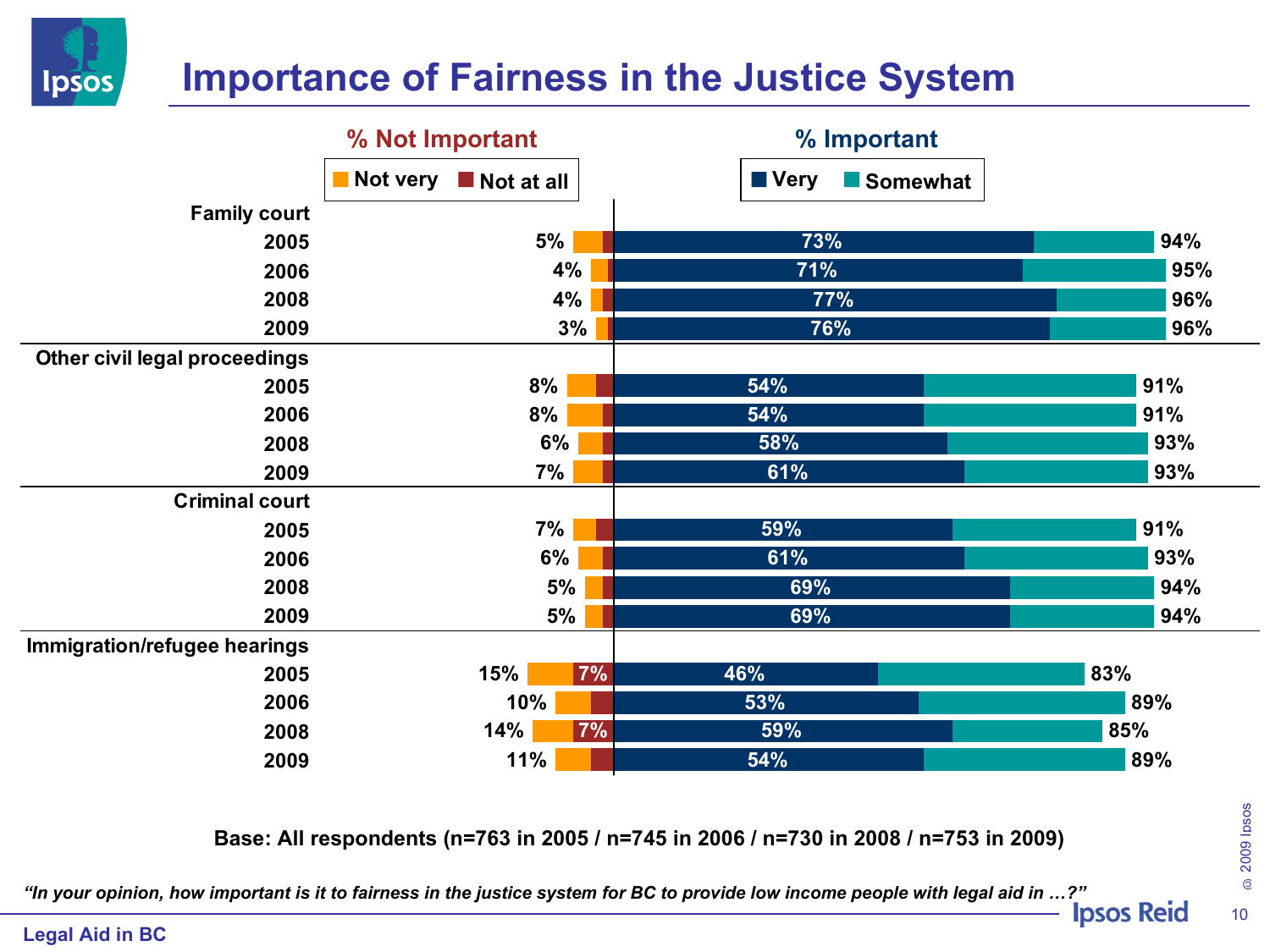

# **State of Legal Aid Services in BC**

|                         |                 |     | ■ More than adequately funded ■ Adequately funded ■ Not adequately funded ■ Don't know |     |
|-------------------------|-----------------|-----|----------------------------------------------------------------------------------------|-----|
|                         | <b>Total</b>    |     |                                                                                        |     |
|                         | 5%<br>2005      | 32% | 51%                                                                                    | 12% |
|                         | 5%<br>2006      | 32% | 50%                                                                                    | 13% |
|                         | 5%<br>2008      | 31% | 53%                                                                                    | 11% |
|                         | 4%<br>2009      | 31% | 54%                                                                                    | 11% |
| <b>Lower Mainland</b>   |                 |     |                                                                                        |     |
|                         | 5%<br>2005      | 32% | 49%                                                                                    | 13% |
|                         | 4%<br>2006      | 34% | 50%                                                                                    | 12% |
|                         | 5%<br>2008      | 30% | 54%                                                                                    | 11% |
|                         | 4%<br>2009      | 32% | 54%                                                                                    | 10% |
| <b>Vancouver Island</b> |                 |     |                                                                                        |     |
|                         | 5%<br>2005      | 42% | 48%                                                                                    | 6%  |
|                         | 5%<br>2006      | 25% | 52%                                                                                    | 18% |
|                         | 5%<br>2008      | 36% | 52%                                                                                    | 7%  |
|                         | 2009<br>3%      | 27% | 59%                                                                                    | 12% |
|                         | <b>Interior</b> |     |                                                                                        |     |
|                         | 6%<br>2005      | 24% | 57%                                                                                    | 13% |
|                         | 7%<br>2006      | 34% | 48%                                                                                    | 11% |
|                         | 7%<br>2008      | 28% | 51%                                                                                    | 14% |
|                         | 5%<br>2009      | 33% | 52%                                                                                    | 11% |

**Base: All respondents (n=763 in 2005 / n=745 in 2006 / n=730 in 2008 / n=753 in 2009)**

*"Based on anything you may have read, heard, or seen, would you say that legal aid services in British Columbia are …?"*

**Legal Aid in BC**

©2009 Ipsos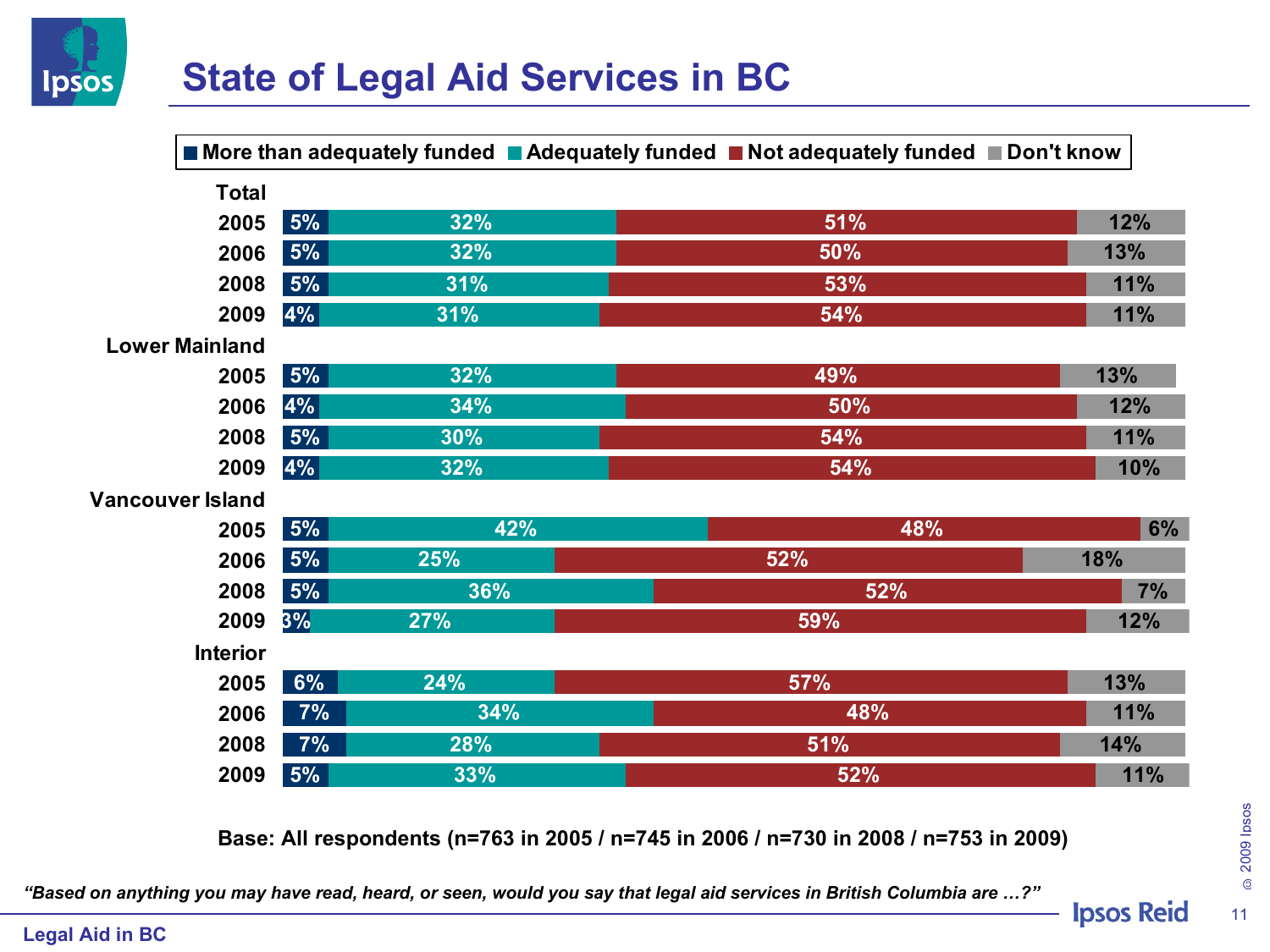

# **Public Positions on the Justice System and Legal Aid**



*"Would you agree or disagree with the following statement …? Would that be strongly or moderately?"*

**Legal Aid in BC**

**Ipsos Reid**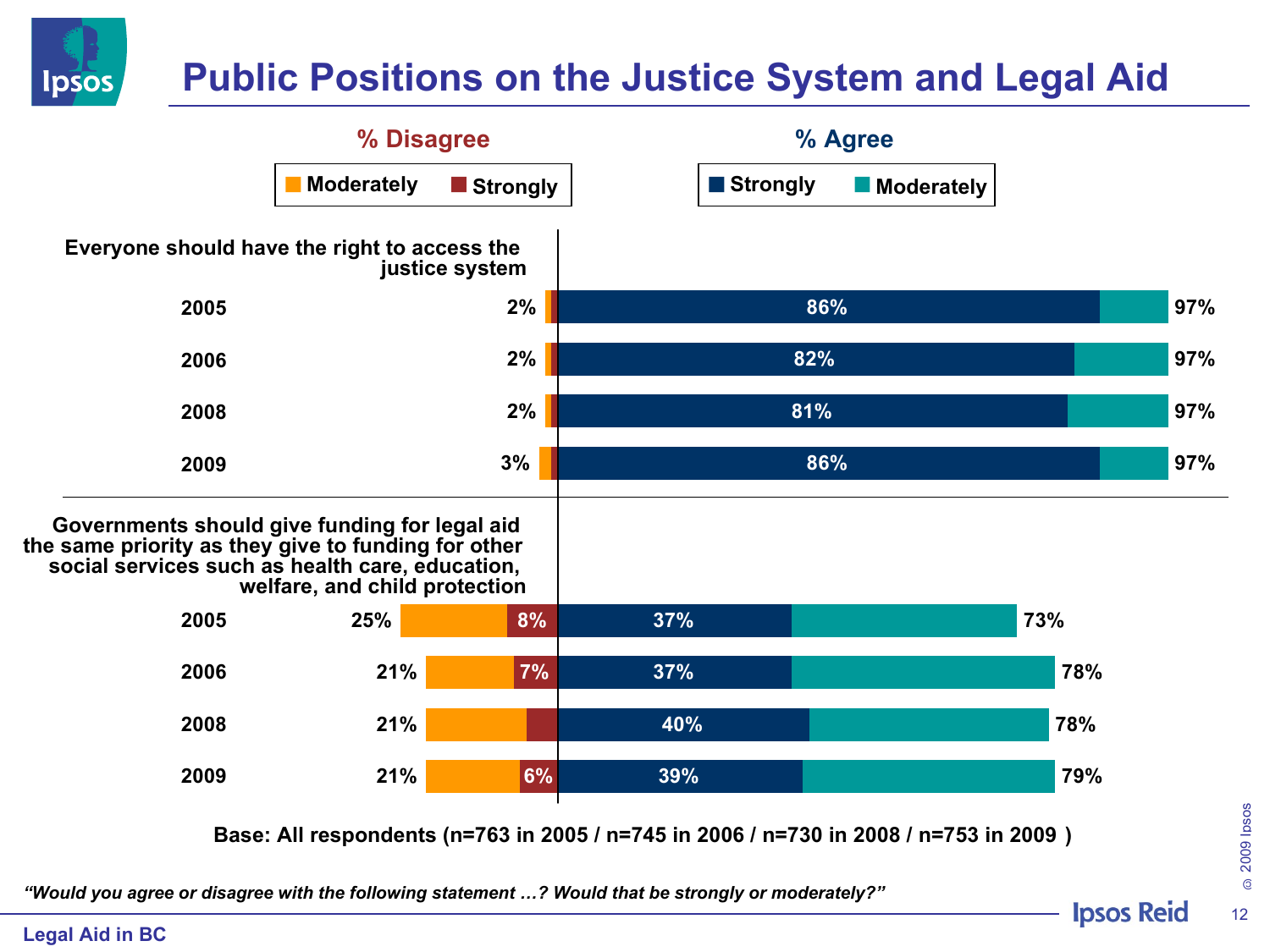



**Base: All respondents (n=753)**

*"In the past few months, did you hear about (get information about) legal aid from any of the following sources?"*

**Legal Aid in BC**